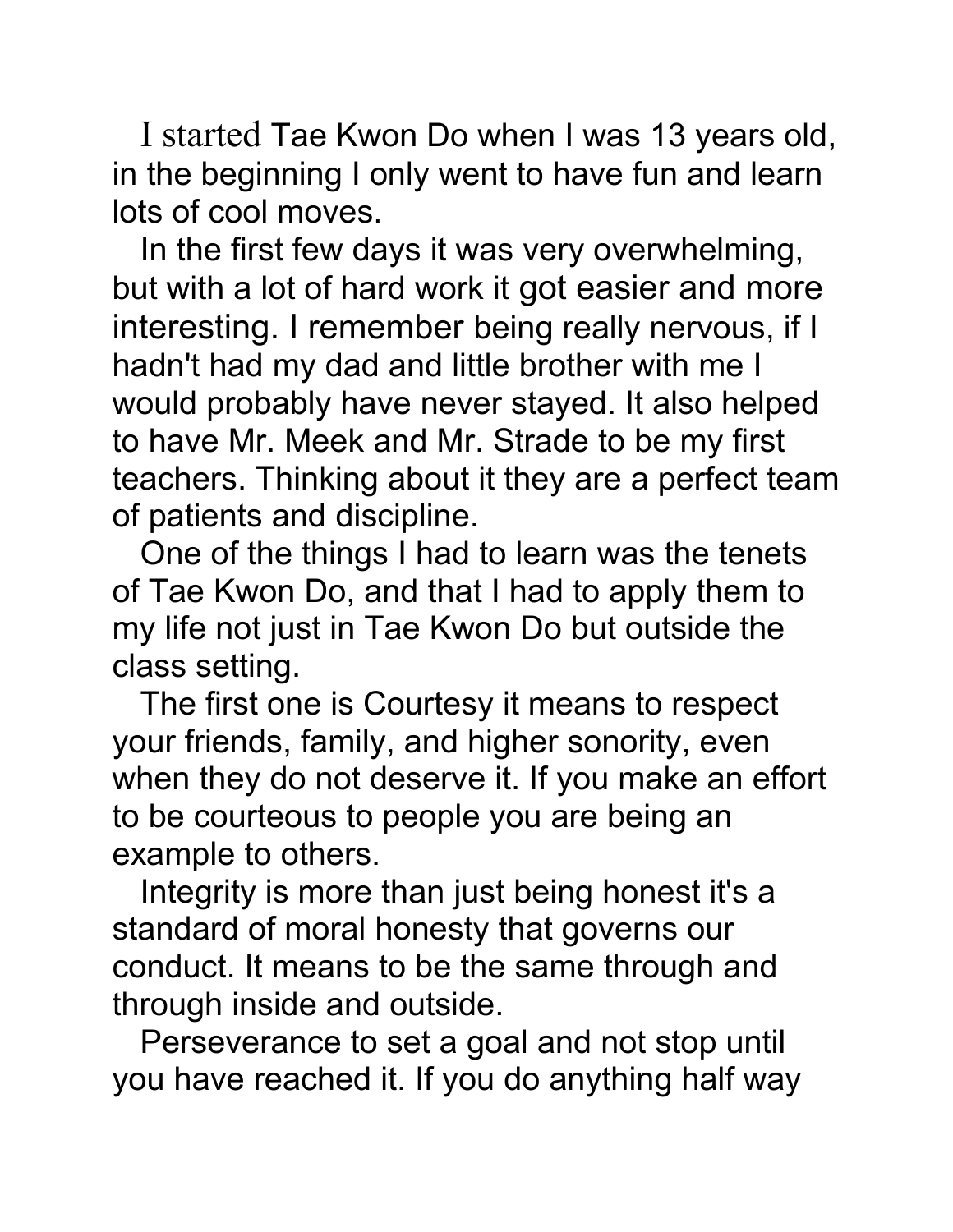you will not have the luxury of enjoying all the great things that'll come with reaching the goal. The best part about this tenet is that once you reached your goal you can set a new one even higher. My goal is to become a black belt. Someday I would like to teach children selfdefense.

Self-Control this one is very important in the world we live. It means to restrain yourself and not to go in to excess. If you don't have control when you are sparing with your partner you can end up hurting your friend or yourself in the process.

The last one is Indomitable Spirit. It means that you cannot be overcome. No matter what anyone says they cannot bring you down and tell you what you can or *can't* do.

Before I started Tae Kwon Do I was really shy so I never went up to people that I didn't know and talked. I didn't feel confident in my abilities to communicate with people. When I started understanding the tenets and putting them into practice in my life it has been easier to step out of my comfort zone and interact with people.

Tae Kwon Do has been an amazing experience for me. It has brought me closer to my dad and little brother and has given me a whole new